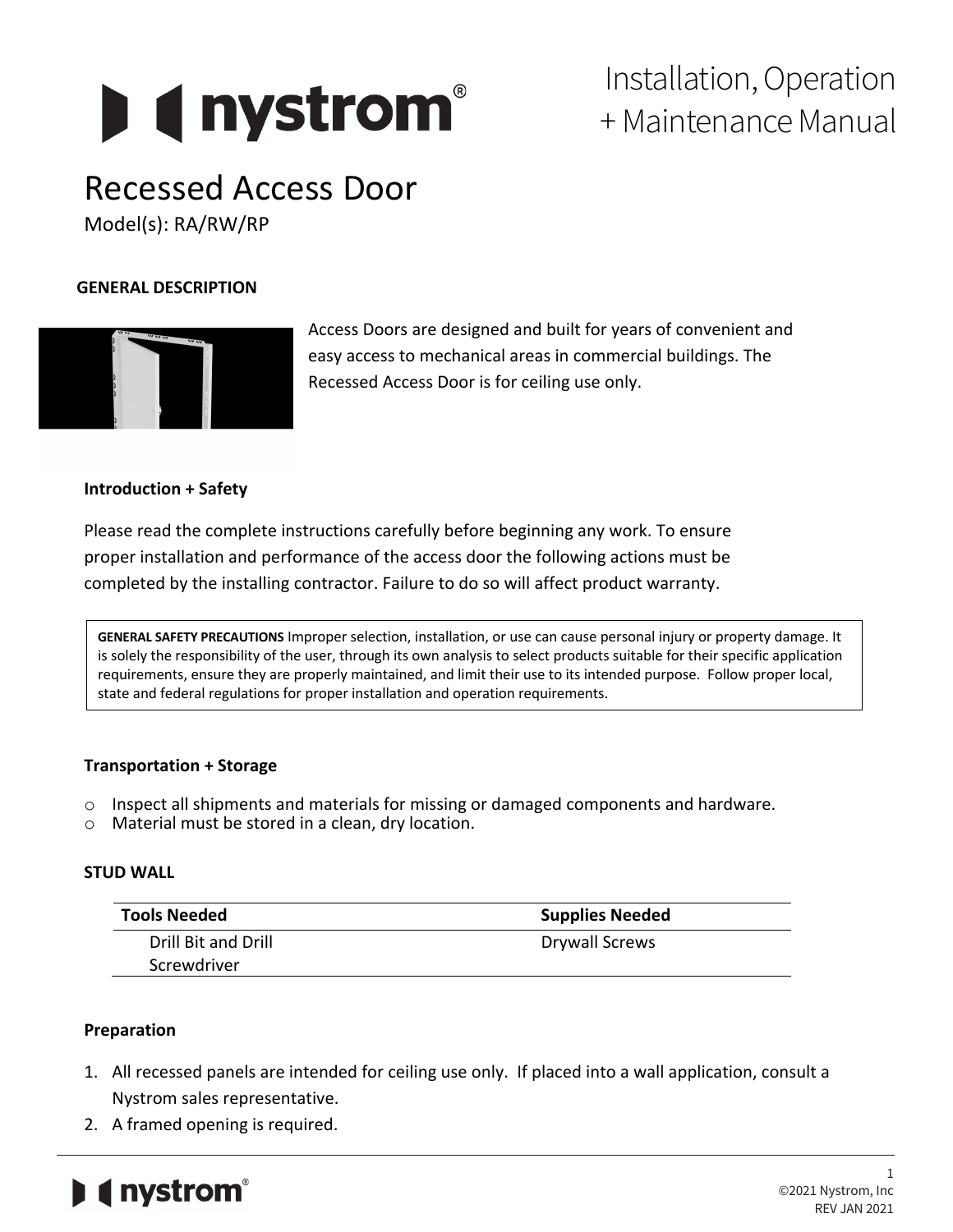3. Opening dimensions should be 1/4 inch larger than catalog size of door. Example: 12" by 12" door, opening should be 12-1/4" x 12-1/4".

**Note:** If a keyed cam lock has been furnished, install lock after installation is complete. Each panel has a pre-punched hole in the face of the door to accept the lock. When installed properly, the head of the lock will sit flush with the finish surface.

#### **INSTALLATION**

#### **RA Series**

- 1. Place door in opening and mark location of attachment on studding using holes in latch and hinge side of door frame as guides.
- 2. Remove door and drill pilot holes through studs at points marked for attachment hole.
- 3. Place door into position and fasten to wall as follows:

| Wood Substrate  | Drywall screws; minimum of 2 per side |
|-----------------|---------------------------------------|
| Steel Substrate | Drywall screws; minimum of 2 per side |

- 4. Install acoustic tile into face of door using standard construction adhesive. Allow ample time for adhesive to cure. Drill hole through tile or drywall to access the screwdriver cam latch(es).
- 5. Prior to installing latching mechanism, press plastic grommet into place.

#### **RW Series**

- 1. Place door in opening and mark location of attachment on studding using holes in latch and hinge side of door frame as guides.
- 2. Remove door and drill pilot holes through studs at points marked for attachment hole.
- 3. Place door into position and fasten to ceiling as follows:

| Wood Substrate  | Drywall screws; minimum of 2 per side |
|-----------------|---------------------------------------|
| Steel Substrate | Drywall screws; minimum of 2 per side |

- 4. Install 5/8" sheet rock into face of door using standard construction adhesive. Allow ample time for adhesive to cure.
- 5. Drywall bead flange should butt firmly against drywall ceiling.
- 6. To secure panel, run drywall screws through drywall bead.
- 7. Tape and mud flange and face of door to a smooth finish

### *<u>Inystrom*<sup>®</sup></u>